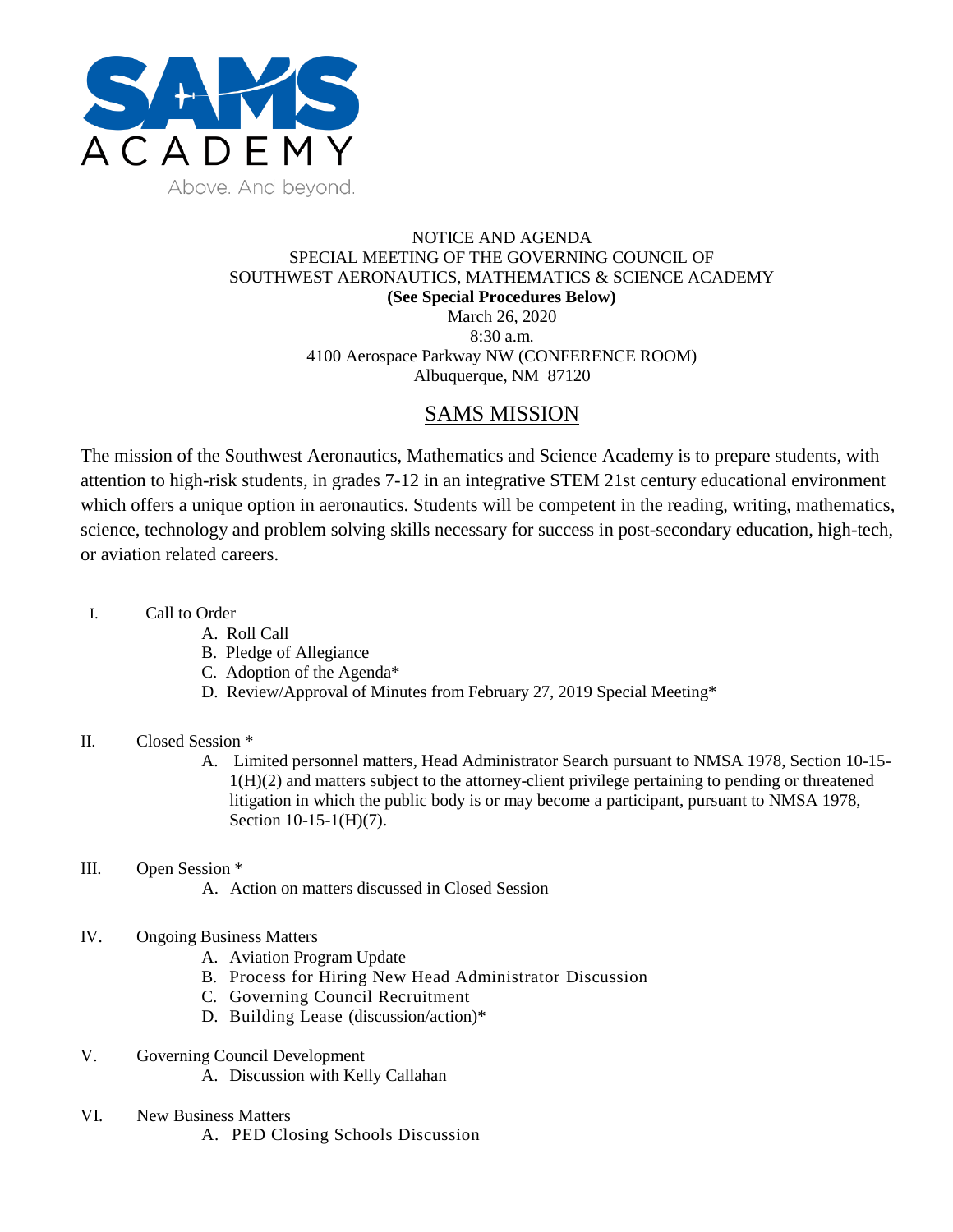

- B. Election of Officers, President and Vice President (discussion/action)\*
- C. 2020 Open Meetings Resolution (discussion/action)\*
- VII. Administrative Update
	- A. Equity Council
	- B. Vistas Report (New Report Card)

#### VIII. Finance Report

- A. Business Office Operations Update
- B. Voucher Approvals (discussion/action)\*
- C. Budget Adjustment Requests (discussion/action)\*

#### IX. Announcements

- A. Date for next Regular SAMS Academy Governing Council Meeting
- X. Adjournment\*

#### Note: \* Indicates Action Item

If you are an individual with a disability who is in need of a reader, amplifier, qualified sign language interpreter, or any other form of auxiliary aid or service to attend or participate in the hearing or meeting, please contact Jill Brame at (505) 338-8601 or jbrame@samsacademy.com least one week prior to the meeting or as soon as possible. Public documents, including the agenda and minutes, can be provided in various accessible formats. Please contact Ms. Brame at the phone number or email address above if a summary or other type of accessible format is needed.